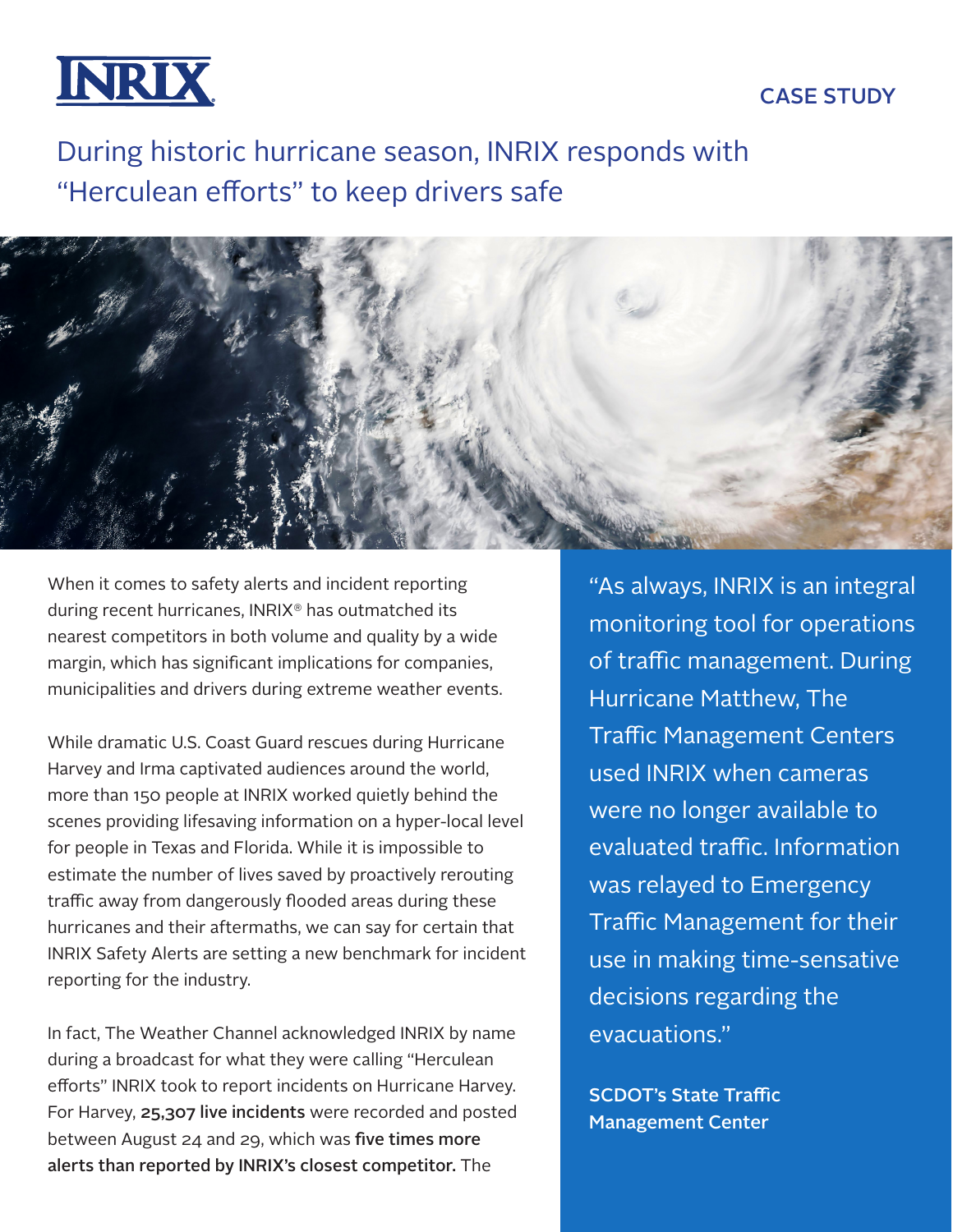ratio of live incidents reported by INRIX as compared to other platforms was similar for Florida during Hurricane Irma with 13,867 live incidents reported. Incidents were published in near-real time, often within one minute of confirmation and in increments of 250 meters (800 ft.).

What sets INRIX apart is our dedicated editorial team who work as "data journalists" to make sense of the information received from hundreds of sources. INRIX employs more than 150 market-specific editors who continuously monitor and update incidents as they occur and clears them when they are no longer an issue. These reports—made for human beings, by human beings—are crafted in plain language without jargon or confusing abbreviations.

"Yes, algorithms and technology play an important role in what we do, but we believe keeping people in the loop—not only increases our level of accuracy—it makes certain the incident reporting are highly actionable for our audiences"

– Jeff Summerson, Director of Product Management, INRIX Safety Alerts



At INRIX, any relevant data sources are fair game. During Hurricane Harvey, when power was out and on-the-ground information was scarce, the editorial team hunted for aerial footage and GPS coordinates posted on social media by more than 150+ amateur drone enthusiasts to augment their reporting. No other providers in the industry leveraged that kind outside data. "It was like having 30 traffic helicopters reporting at once when not traffic helicopters were in the air," said Bryn Mills, Group Manager, INRIX Safety Alerts, Engineering

As hurricanes and extreme weather events increase both in frequency and intensity around the world, having access to INRIX Safety Alerts is quickly becoming an indispensible logistical resource for companies engaged in trucking, transportation, shipping, distribution, as well as local and national broadcast media. INRIX has coverage in 38 countries with a diverse list of incident reports, including road closures, accidents, construction, slow-based incidents and more.

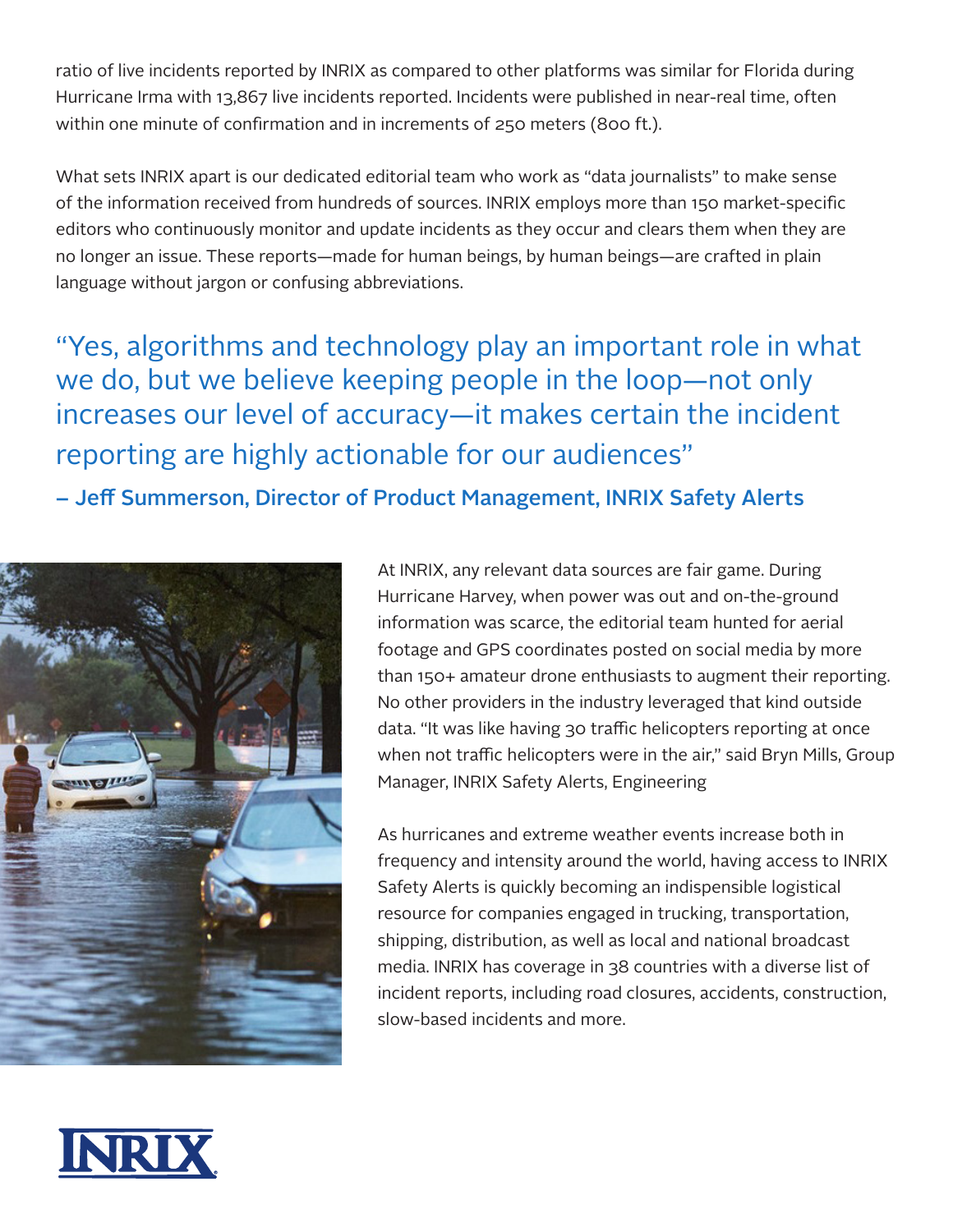While safety is of paramount concern during extreme weather, finding the safest route around closures is often the most economically advantageous one as well. The agility to shift resources and reroute in real-time provides a competitive advantage in both cost, time and fuel savings. "Traffic reporting alone doesn't cut any more. The fact that we were able to report more than 15 times the amount of incidents, road closures and alerts than anyone else should be get the attention of any company (Uber, Amazon, FedEx, etc.) involved in transportation or distribution of any kind. I mean, if we can do this during hurricanes, just think how well we handle an average Monday afternoon commute." – Jeff Summerson, Director of Product Management, INRIX Safety Alerts

While many municipalities, emergency agencies, insurers, local utilities and nonprofit organization rely on INRIX during and after hurricanes for planning executing rescue operations, INRIX has also played major role in helping with evacuations. During Hurricane Matthew in 2016, The South Carolina Department of Transportation (SCDOT) Traffic Management Center used INRIX to monitor along I-95 and I-26, which had reverse traffic flow to allow more people to evacuate.

Since traffic monitoring and incident reporting has broad applications, INRIX offers specific products tailored to individual industries, including auto manufacturers, insurers, news organizations, trucking companies, ridesharing (Uber and Lyft), distributors (should we actually call out FedEx, Amazon, UPS, by name?)

"For automakers, drivers can be alerted about an accident ahead in time to take a faster alternative route. For departments of transportation, agency professionals can be notified of incidents earlier and across their entire road networks, allowing them to implement incident response efforts more quickly."

Bryan Mistele, INRIX president and CEO